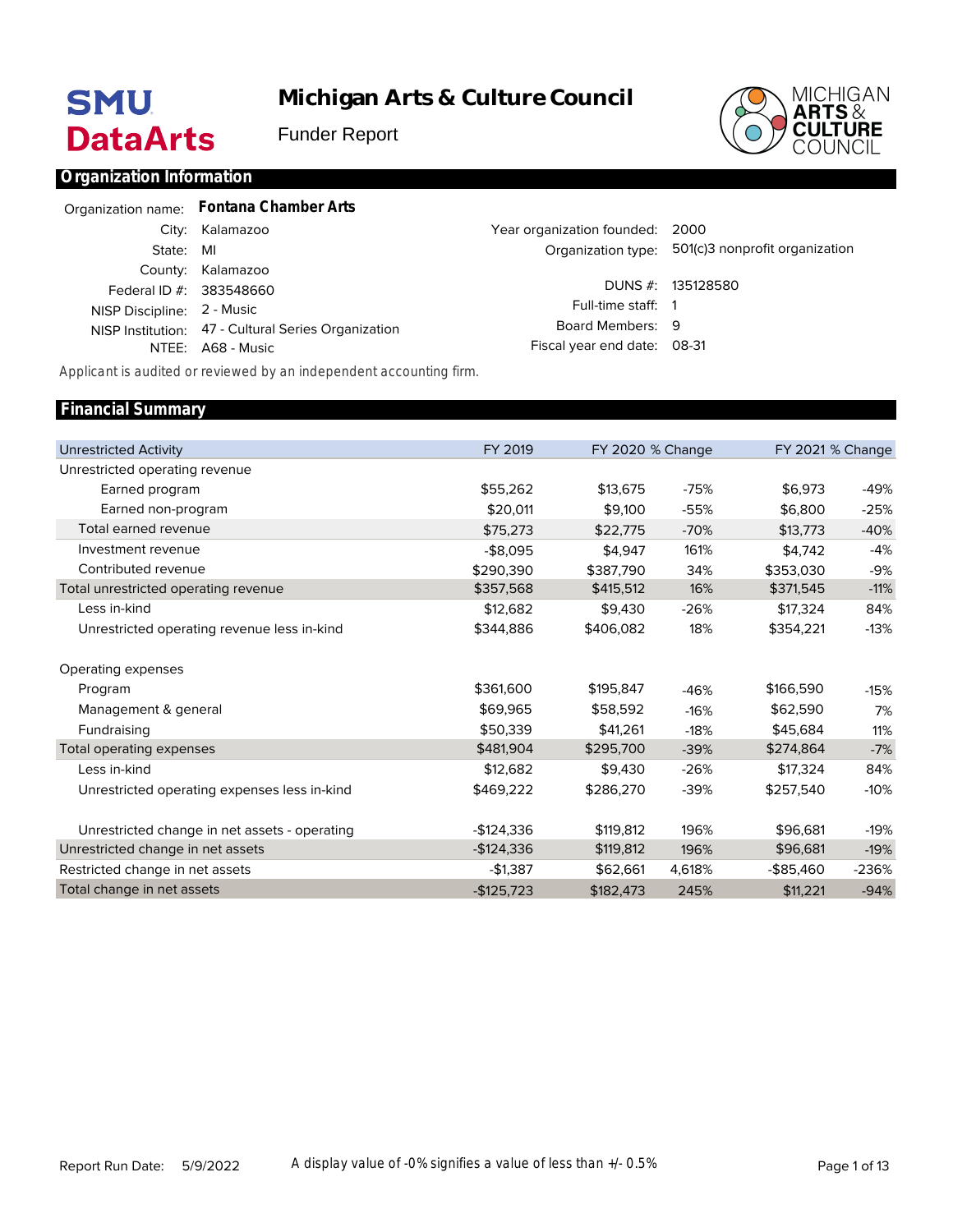### **Unrestricted Operating Revenue by Source**

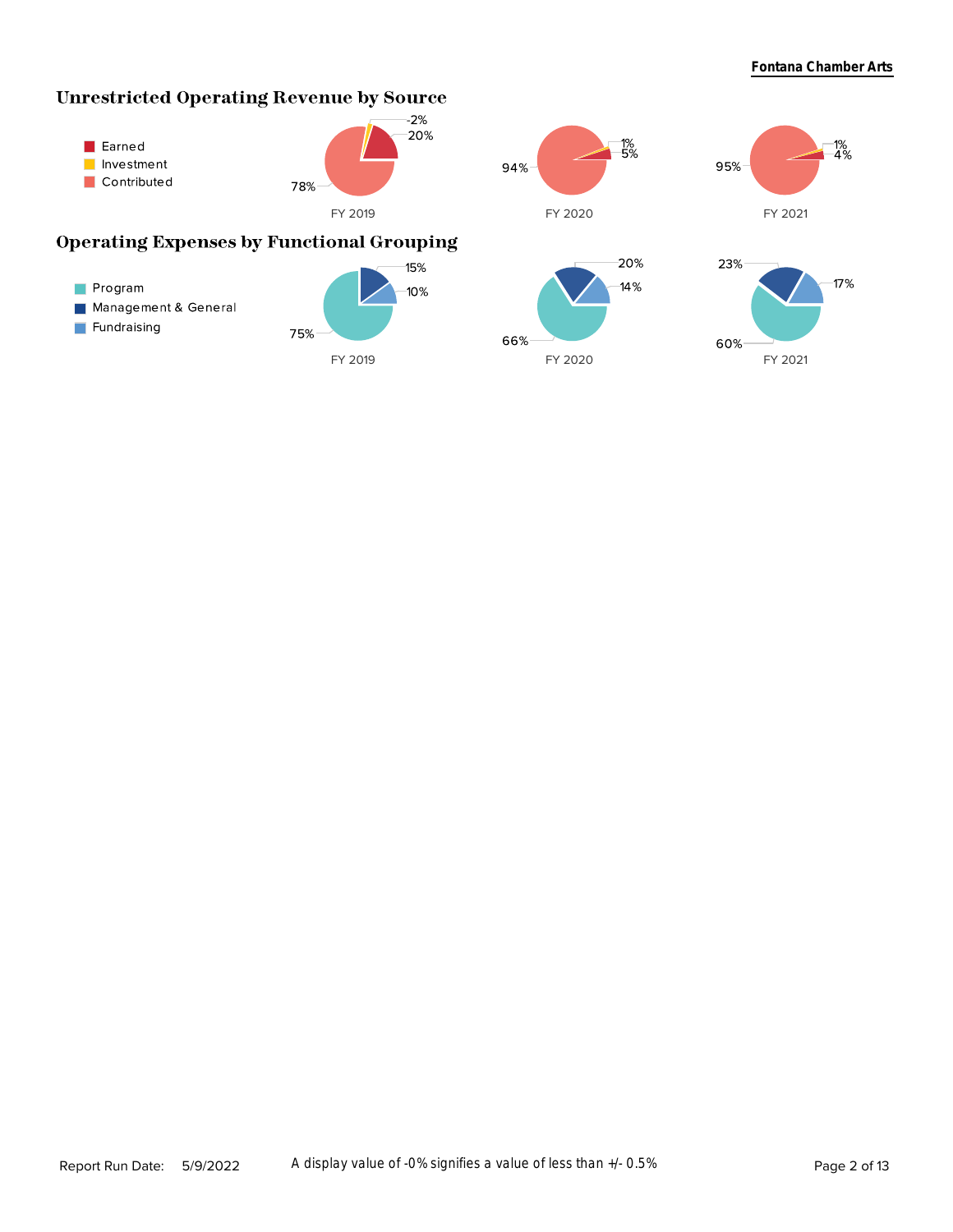| <b>Revenue Details</b>                         |          |          |          |              |            |
|------------------------------------------------|----------|----------|----------|--------------|------------|
| <b>Operating Revenue</b>                       | FY 2019  | FY 2020  | FY 2021  | FY 2021      | FY 2021    |
| Earned - Program                               | Total    | Total    | Total    | Unrestricted | Restricted |
|                                                |          |          |          |              |            |
| <b>Subscriptions</b>                           | \$23,010 | \$0      |          |              |            |
| Membership fees - individuals                  |          |          |          | \$0          | \$0        |
| Membership fees - organizations                |          |          |          |              |            |
| Ticket sales & admissions                      | \$32,252 | \$13,675 | \$6,973  | \$6,973      |            |
| Education revenue                              |          |          |          |              |            |
| <b>Publication sales</b>                       |          |          |          |              |            |
| Gallery sales                                  |          |          |          |              |            |
| Contracted services & touring fees             |          |          |          |              |            |
| Royalty & reproduction revenue                 |          |          |          |              |            |
| Earned - program not listed above              |          |          |          |              |            |
| Total earned - program                         | \$55,262 | \$13,675 | \$6,973  | \$6,973      |            |
|                                                |          |          |          |              |            |
| Earned - Non-program                           |          |          |          |              |            |
| Rental revenue                                 |          |          |          |              |            |
| Sponsorship revenue                            | \$5,100  | \$0      | \$2,250  | \$2,250      |            |
| Attendee-generated revenue not<br>listed above | \$14,911 | \$9,100  | \$4,550  | \$4,550      |            |
| Earned non-program not listed above            |          |          |          |              |            |
| Total earned - non-program                     | \$20,011 | \$9,100  | \$6,800  | \$6,800      |            |
| Total earned revenue                           | \$75,273 | \$22,775 | \$13,773 | \$13,773     |            |

**Fontana Chamber Arts**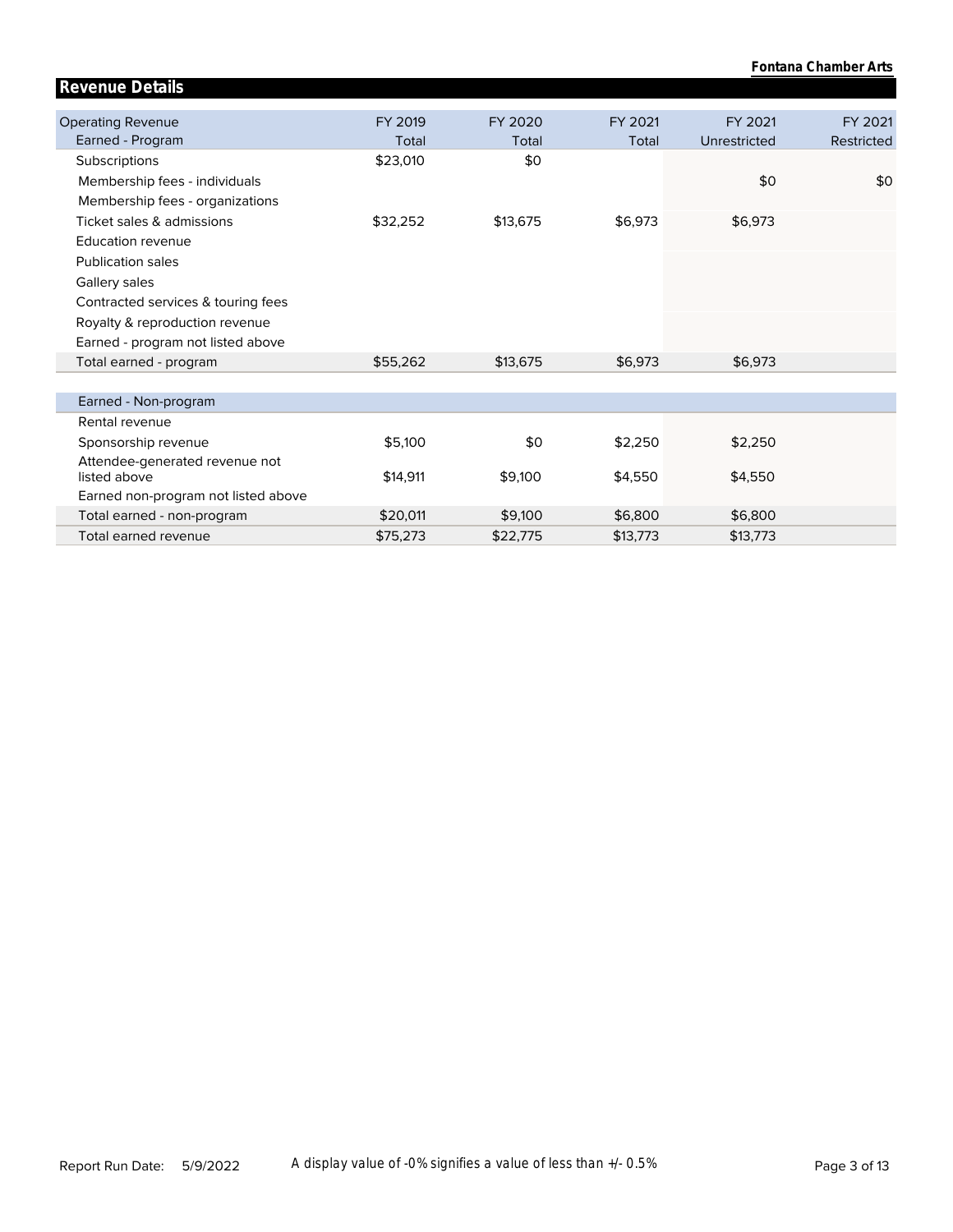|                                        |           |           |           | Fontana Chamber Arts |              |  |  |  |
|----------------------------------------|-----------|-----------|-----------|----------------------|--------------|--|--|--|
|                                        | FY 2019   | FY 2020   | FY 2021   | FY 2021              | FY 2021      |  |  |  |
| Contributed                            | Total     | Total     | Total     | Unrestricted         | Restricted   |  |  |  |
| Trustee & board                        | \$9,110   | \$4,550   | \$2,150   | \$2,150              |              |  |  |  |
| Individual                             | \$36,054  | \$107,601 | \$123,192 | \$121,792            | \$1,400      |  |  |  |
| Foundation                             | \$119,806 | \$214,036 | \$27,000  | \$13,500             | \$13,500     |  |  |  |
| State government                       | \$15,000  | \$18,000  | \$0       |                      |              |  |  |  |
| In-kind operating contributions        | \$12,682  | \$9,430   | \$17,324  | \$17,324             |              |  |  |  |
| Special fundraising events             |           |           |           |                      |              |  |  |  |
| Contributions not listed above         | \$96,523  | \$96,205  | \$97,167  | \$97,167             |              |  |  |  |
| Net assets released from restriction   | \$0       | \$0       | \$0       | \$101,097            | -\$101,097   |  |  |  |
| Total contributed revenue              | \$289,175 | \$449,822 | \$266,833 | \$353,030            | -\$86,197    |  |  |  |
| Operating investment revenue           | $-$8,267$ | \$5,576   | \$5,479   | \$4,742              | \$737        |  |  |  |
| Total operating revenue                | \$356,181 | \$478,173 | \$286,085 | \$371,545            | $-$ \$85,460 |  |  |  |
| Total operating revenue less operating |           |           |           |                      |              |  |  |  |
| in-kind                                | \$343,499 | \$468,743 | \$268,761 | \$354,221            | $-$ \$85,460 |  |  |  |
|                                        |           |           |           |                      |              |  |  |  |
| Total revenue                          | \$356,181 | \$478,173 | \$286,085 | \$371,545            | $-$ \$85,460 |  |  |  |
| Total revenue less in-kind             | \$343,499 | \$468,743 | \$268,761 | \$354,221            | $-$ \$85,460 |  |  |  |
|                                        |           |           |           |                      |              |  |  |  |

### **Revenue Narrative**

| FY 2019 | n/a                                                                                                                                                                                                                                          |
|---------|----------------------------------------------------------------------------------------------------------------------------------------------------------------------------------------------------------------------------------------------|
| FY 2020 | n/a                                                                                                                                                                                                                                          |
| FY 2021 | The number of concerts/programs offered was down due to COVID-related cancellations. Attendance at virtual<br>offerings was less than in-person attendance during previous years.                                                            |
|         | Some grants designated for FY 20-21 were received in FY 19-20, which can be seen on the the Contributed -<br>Foundation line. Fontana also received several special, one-time gifts: \$85,700 in FY 19-20 and \$100,000 in FY<br>$20 - 21$ . |
|         |                                                                                                                                                                                                                                              |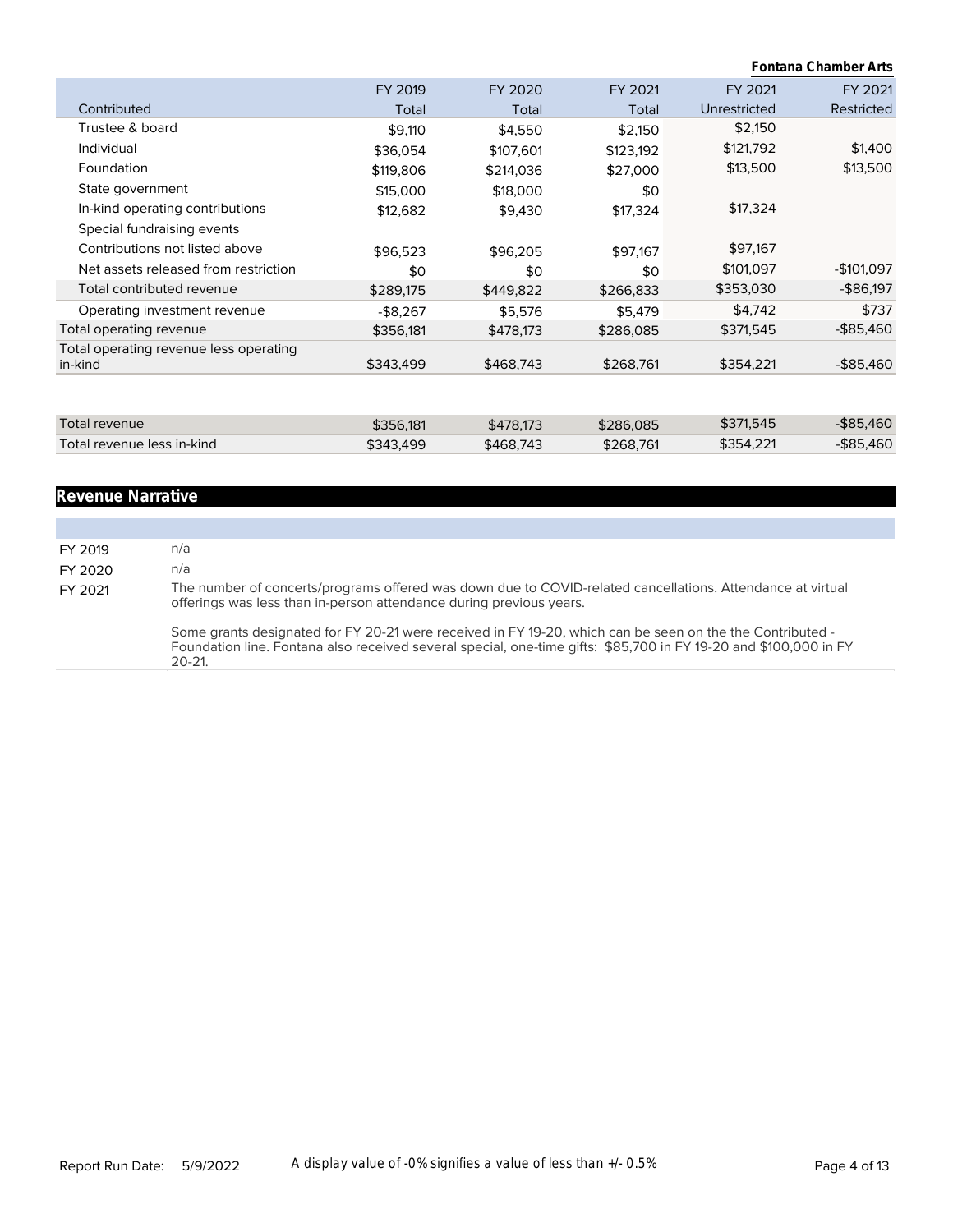|                                                     | FY 2019   | FY 2020   | %<br>Change | FY 2021   | %<br>Change | FY 2021   | FY 2021<br>General &   | FY 2021     |
|-----------------------------------------------------|-----------|-----------|-------------|-----------|-------------|-----------|------------------------|-------------|
|                                                     | Total     | Total     |             | Total     |             |           | Program Administrative | Fundraising |
| Personnel expenses -<br>Operating                   |           |           |             |           |             |           |                        |             |
| W2 employees (salaries,<br>payroll taxes and fringe |           |           |             |           |             |           |                        |             |
| benefits)                                           | \$171,924 | \$140.802 | $-18%$      | \$138,727 | $-1%$       | \$74,102  | \$35,300               | \$29,325    |
| Independent contractors                             | \$157,169 | \$72,754  | $-54%$      | \$47,277  | $-35%$      | \$47,277  |                        |             |
| Total personnel expenses -                          |           |           |             |           |             |           |                        |             |
| Operating                                           | \$329,093 | \$213,556 | $-35%$      | \$186,004 | $-13%$      | \$121,379 | \$35,300               | \$29,325    |
| Non-personnel expenses -<br>Operating               |           |           |             |           |             |           |                        |             |
| Occupancy costs                                     | \$18,489  | \$13,928  | $-25%$      | \$29,504  | 112%        | \$14,752  | \$8,851                | \$5,901     |
| Depreciation                                        | \$796     | \$696     | $-13%$      | \$389     | $-44%$      |           | \$389                  |             |
| Non-personnel expenses not                          |           |           |             |           |             |           |                        |             |
| listed above                                        | \$133,526 | \$67,520  | $-49%$      | \$58,967  | $-13%$      | \$30,459  | \$18,050               | \$10,458    |
| Total non-personnel<br>expenses - Operating         | \$152,811 | \$82,144  | $-46%$      | \$88,860  | 8%          | \$45,211  | \$27,290               | \$16,359    |
|                                                     |           |           |             |           |             |           |                        |             |
| Total operating expenses                            | \$481,904 | \$295,700 | $-39%$      | \$274,864 | $-7%$       | \$166,590 | \$62,590               | \$45,684    |
|                                                     |           |           |             |           |             |           |                        |             |
| <b>Total expenses</b>                               | \$481,904 | \$295,700 | $-39%$      | \$274,864 | $-7%$       |           |                        |             |
| Total expenses less in-kind                         | \$469,222 | \$286,270 | $-39%$      | \$257,540 | $-10%$      |           |                        |             |
| <b>Total expenses</b><br>less depreciation          | \$481,108 | \$295,004 | $-39%$      | \$274,475 | $-7%$       |           |                        |             |
| Total expenses less<br>in-kind and depreciation     | \$468,426 | \$285,574 | $-39%$      | \$257,151 | $-10%$      |           |                        |             |

#### **Expense Narrative**

**Expense Details**

FY 2019 n/a FY 2020 n/a FY 2021 Independent Contractor expenses has been trending down due to cancellation of programs due to COVID and a decrease in the length of the usual Fontana season. Similarly, employee costs are down due to a reduction in staff since the 18-19 FY.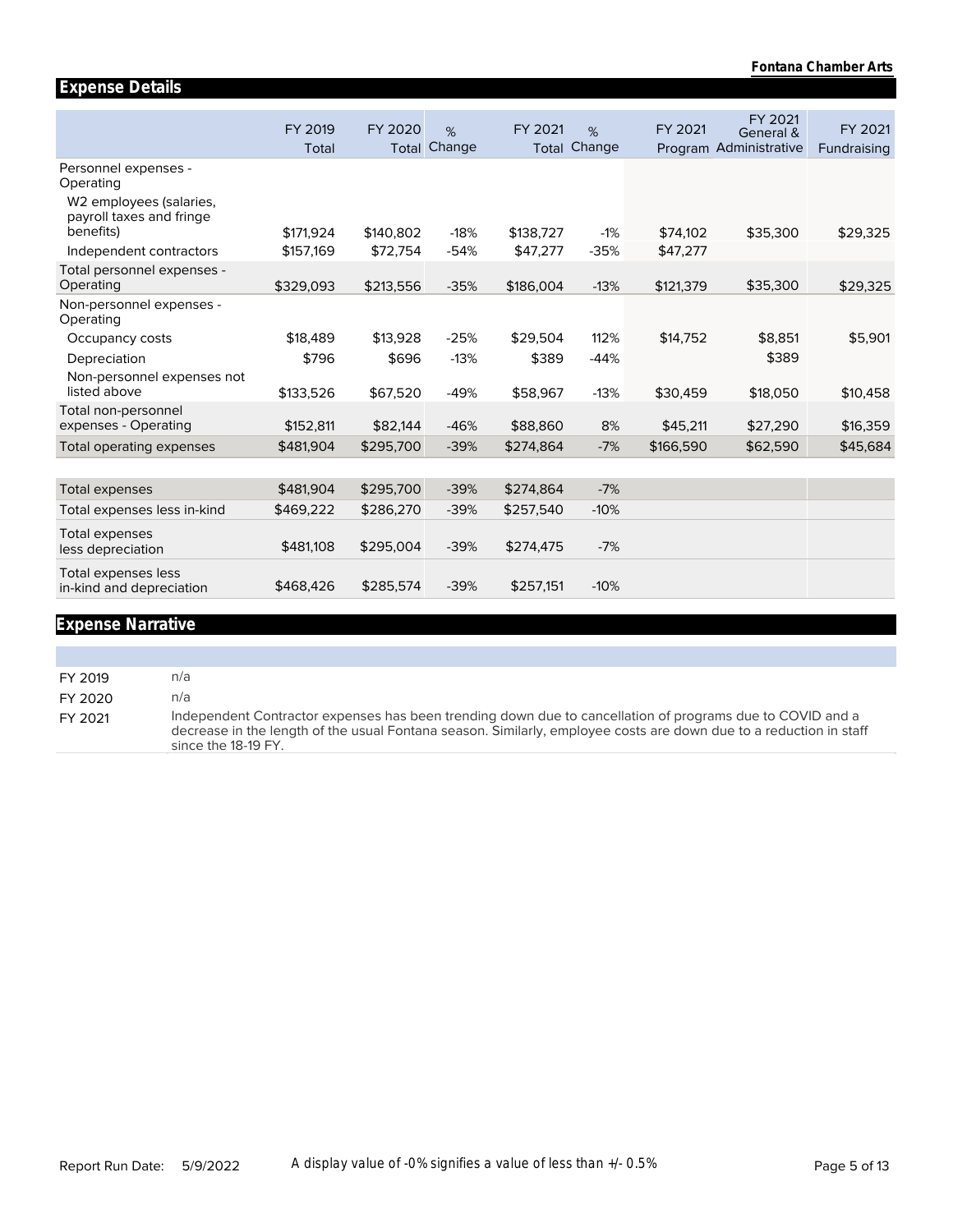| Fontana Chamber Arts                                             |           |           |          |           |          |
|------------------------------------------------------------------|-----------|-----------|----------|-----------|----------|
| <b>Balance Sheet</b>                                             |           |           |          |           |          |
| <b>Assets</b>                                                    | FY 2019   | FY 2020   | % Change | FY 2021   | % Change |
| <b>Current assets</b>                                            |           |           |          |           |          |
| Cash and cash equivalents                                        | \$116,038 | \$303,597 | 162%     | \$163,757 | $-46%$   |
| Receivables                                                      | \$3,807   | \$2,250   | $-41%$   | \$0       | $-100%$  |
| Investments - current                                            | \$67,327  | \$64,225  | $-5%$    | \$218,968 | 241%     |
| Prepaid expenses & other                                         | \$13,047  | \$5,861   | $-55%$   | \$8,813   | 50%      |
| Total current assets                                             | \$200,219 | \$375,933 | 88%      | \$391,538 | 4%       |
| Long-term/non-current assets                                     |           |           |          |           |          |
| Investments - non current                                        |           |           | n/a      |           | n/a      |
| Fixed assets (net of accumulated depreciation)                   | \$537     | \$1,007   | 88%      | \$618     | $-39%$   |
| Non-current assets not listed above                              | \$3,052   | \$3,170   | 4%       | \$3,907   | 23%      |
| Total long-term/non-current assets                               | \$3,589   | \$4,177   | 16%      | \$4,525   | 8%       |
| <b>Total assets</b>                                              | \$203,808 | \$380,110 | 87%      | \$396,063 | 4%       |
| Liabilities & Net Assets                                         | FY 2019   | FY 2020   | % Change | FY 2021   | % Change |
| <b>Current liabilities</b>                                       |           |           |          |           |          |
| Accounts payable and accrued expenses                            | \$10,097  | \$3,844   | $-62%$   | \$0       | $-100%$  |
| Deferred revenue                                                 |           | \$82      | n/a      | \$8,658   | 10,459%  |
| Loans - current                                                  |           |           | n/a      |           | n/a      |
| Additional current liabilities not listed above                  |           |           | n/a      |           | n/a      |
| <b>Total current liabilities</b>                                 | \$10,097  | \$3,926   | $-61%$   | \$8,658   | 121%     |
| Long-term/non-current liabilities                                |           |           |          |           |          |
| Long-term/non-current loans                                      |           |           | n/a      |           | n/a      |
| Additional long-term/non-current liabilities not<br>listed above |           |           | n/a      |           | n/a      |
| Total long-term/non-current liabilities                          |           |           | n/a      |           | n/a      |
| <b>Total liabilites</b>                                          | \$10,097  | \$3,926   | $-61%$   | \$8,658   | 121%     |
| Net assets                                                       |           |           |          |           |          |
| Unrestricted                                                     | \$141,505 | \$261,317 | 85%      | \$357,998 | 37%      |
| Restricted                                                       | \$52,206  | \$114,867 | 120%     | \$29,407  | $-74%$   |
| Total net assets                                                 | \$193,711 | \$376,184 | 94%      | \$387,405 | 3%       |
| Total liabilities & net assets                                   | \$203,808 | \$380,110 | 87%      | \$396,063 | 4%       |

### **Balance Sheet Narrative**

| FY 2019 | n/a                                                                                                                |
|---------|--------------------------------------------------------------------------------------------------------------------|
| FY 2020 | n/al                                                                                                               |
| FY 2021 | Large one-time gifts that were received in FY 19-20 and FY 20-21 have been transferred into an investment account. |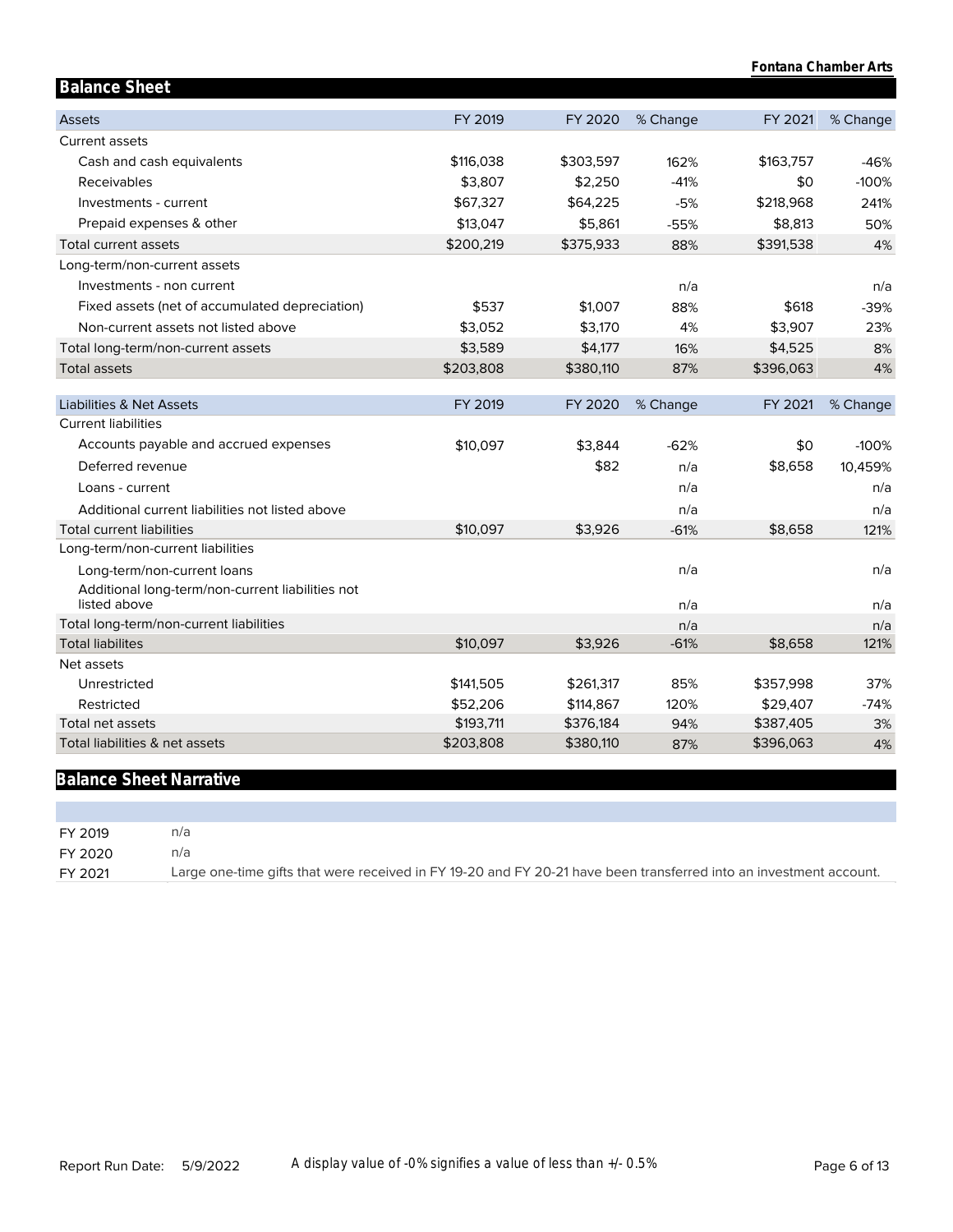|                                          | FY 2019   | FY 2020   | % Change | FY 2021   | % Change |
|------------------------------------------|-----------|-----------|----------|-----------|----------|
| Months of operating cash -- Unrestricted | 2.34      | 8.42      | 260%     | 7.15      | $-15%$   |
| Working capital -- Unrestricted          | \$137,916 | \$257,140 | 86%      | \$353,473 | 37%      |
| Current ratio -- Unrestricted            | 14.66     | 66.5      | 354%     | 41.83     | -37%     |
| Net assets as a % of total expenses      | 40%       | 127%      | 216%     | 141%      | 11%      |
| Fixed assets (net)                       | \$537     | \$1,007   | 88%      | \$618     | -39%     |
| Condition of fixed assets                |           | 6,353%    |          | 10.415%   |          |
| Leverage -- Unrestricted                 |           |           | n/a      |           | n/a      |
| Total debt                               |           |           | n/a      |           | n/a      |
| Debt service impact                      | 0%        | 0%        | n/a      | 0%        | n/a      |

**Balance Sheet Metrics**

numbers only. operate at current average monthly expense levels with existing unrestricted cash and cash equivalents. This ratio is calculated using unrestricted **Months of operating cash -- unrestricted** (Unrestricted Cash & Cash Equivalents/(Total Expense/12)) indicates the number of months an organization can

to your organization, the ability to meet obligations as they come due, and the ability to take more risks, knowing there is a cushion to fall back on. operations. This calculation of working capital may differ from your internal calculations. Adequate working capital provides financial strength and flexibility **Working capital -- unrestricted** (Unrestricted Current Assets minus Unrestricted Current Liabilities) consists of the unrestricted resources available for

approach 2 which indicates ample short-term liquidity to obviate the need to borrow or sell assets. for more cushion against uncollected receivables or timing discrepancies between expected receipts and disbursements. Ideally this number should using current assets. A ratio of 1.0 indicates that current assets are equal to current liabilities. A ratio of around 1.5 is a more comfortable position, allowing **Current ratio unrestricted** (Unrestricted Current Assets divided by Unrestricted Current Liabilities) determines the organization's ability to pay current debt

by total expenses. If the trend is level or increasing, then total net assets are keeping pace with growth in operating expenses. **Net assets as % of total expenses** measures the net worth of an organization in relationship to its operating size. It is calculated as total net assets divided

infrastructure and need for funding the replacement or repair of fixed assets in the near future. total value of fixed assets indicates a stock of relatively new assets. A high percentage (>80%) of accumulated depreciation could indicate aging props). This is especially significant for organizations that own a building or carry a long-term lease. Accumulated depreciation of less than 50% of the **Condition of fixed assets** indicates the potential need for replacement or repair of fixed assets (such as buildings, furniture, office equipment, sets and

in excess of 50% may indicate liquidity problems, or reduced capacity for future borrowing. **Leverage ratio (**Total Debt divided by Total Unrestricted Assets) measures what proportion of your unrestricted assets are supported by debt. A number

calculated net of accumulated depreciation to reflect the reduction in the value of an asset as it ages and is used. **Fixed assets net** is the value of all land, buildings, equipment, leasehold improvements and other property and equipment owned by the organization. It is

**Total debt** consists of all short and long-term contractual obligations of the organization, including lines of credit, loans, notes, bonds, and capital leases.

than programming and other operating expenses. applied to the total debt-service burden. The higher the percentage, the more the organization has to dedicate its resources to debt repayment rather Debt service impact (Total Debt Service, including principal and interest, divided by Total Expense) calculates the % of an organization's total expenses



#### **Components of Net Assets**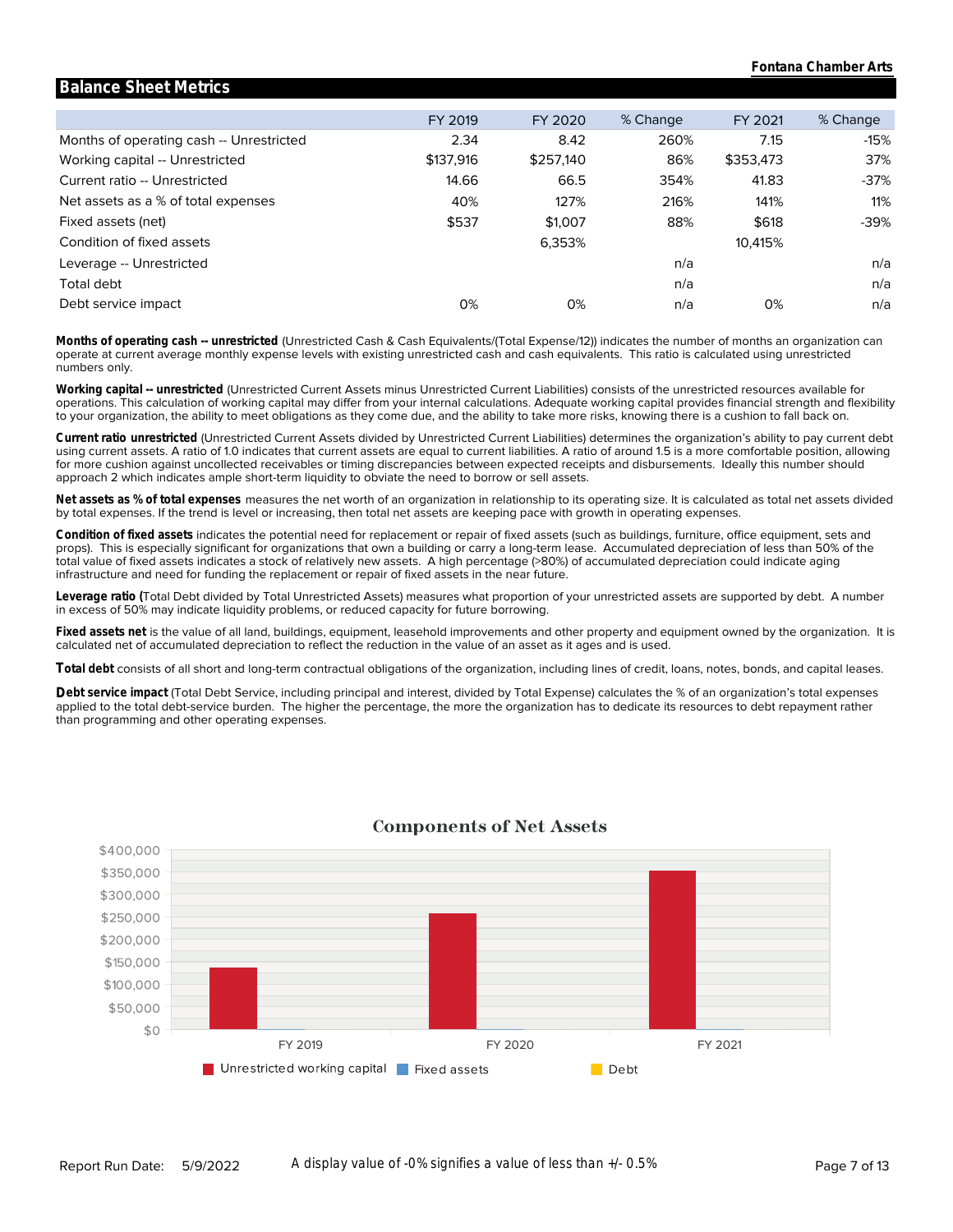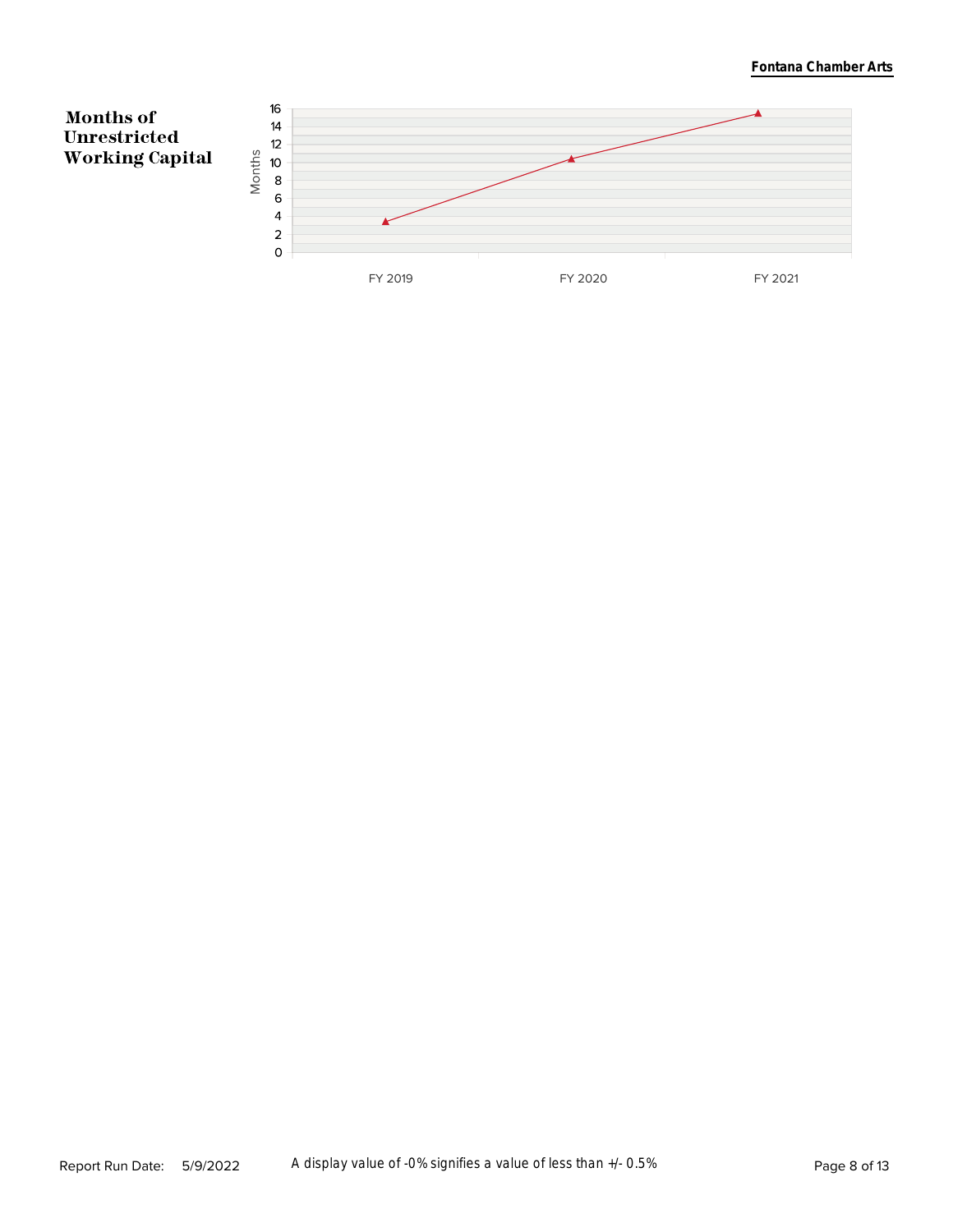|                                                                                                                                                                                        |         |          |          |                     | Fontana Chamber Arts |
|----------------------------------------------------------------------------------------------------------------------------------------------------------------------------------------|---------|----------|----------|---------------------|----------------------|
| Attendance                                                                                                                                                                             |         |          |          |                     |                      |
|                                                                                                                                                                                        | FY 2019 | FY 2020  | % Change | FY 2021             | % Change             |
| <b>Total attendance</b>                                                                                                                                                                |         |          |          |                     |                      |
| Paid                                                                                                                                                                                   | 1,554   | 600      | $-61%$   | 195                 | $-68%$               |
| Free                                                                                                                                                                                   | 1,274   |          | $-100%$  | $\mathsf O$         | n/a                  |
| Total                                                                                                                                                                                  | 2,828   | 600      | $-79%$   | 195                 | $-68%$               |
| In-person attendance                                                                                                                                                                   |         |          |          |                     |                      |
| Paid                                                                                                                                                                                   | 1,554   | 600      | $-61%$   |                     | $-100%$              |
| Free                                                                                                                                                                                   | 1,274   |          | $-100%$  |                     | n/a                  |
| Total                                                                                                                                                                                  | 2,828   | 600      | $-79%$   | $\mathsf{O}$        | $-100%$              |
| Digital attendance                                                                                                                                                                     |         |          |          |                     |                      |
| Paid                                                                                                                                                                                   |         |          | n/a      | 195                 | n/a                  |
| Free                                                                                                                                                                                   |         |          | n/a      | O                   | n/a                  |
| Total                                                                                                                                                                                  |         |          | n/a      | 195                 | n/a                  |
| In-person attendees 18 and under                                                                                                                                                       | 400     | 200      | $-50%$   | $\mathsf{O}\xspace$ | $-100%$              |
| Programs in schools                                                                                                                                                                    | FY 2019 | FY 2020  | % Change | FY 2021             | % Change             |
| Children served in schools                                                                                                                                                             |         |          | n/a      |                     | n/a                  |
| Hours of instruction                                                                                                                                                                   |         |          | n/a      |                     | n/a                  |
| Workforce                                                                                                                                                                              |         |          |          |                     |                      |
| Number of People                                                                                                                                                                       | FY 2019 | FY 2020  | % Change | FY 2021             | % Change             |
| Employees: Full-time permanent                                                                                                                                                         | 1       | 1        | 0%       | 1                   | 0%                   |
| Employees: Part-time permanent                                                                                                                                                         | 1       | 1        | 0%       | 1                   | 0%                   |
| Volunteers                                                                                                                                                                             | 10      | 6        | $-40%$   | 6                   | 0%                   |
| Independent contractors                                                                                                                                                                | 10      | 17       | 70%      | 8                   | $-53%$               |
| Interns and apprentices                                                                                                                                                                |         |          | n/a      |                     | n/a                  |
| <b>Total positions</b>                                                                                                                                                                 | 22      | 25       | 14%      | 16                  | $-36%$               |
| <b>Visual &amp; Performing Artists</b>                                                                                                                                                 |         |          |          |                     |                      |
|                                                                                                                                                                                        | FY 2019 | FY 2020  | % Change | FY 2021             | % Change             |
| Number of visual & performing artists                                                                                                                                                  |         | 14       | n/a      | 4                   | $-71%$               |
| Payments to artists & performers                                                                                                                                                       |         | \$72,754 | n/a      | \$47,277            | $-35%$               |
| Covid-19 Impact                                                                                                                                                                        |         |          |          |                     |                      |
|                                                                                                                                                                                        |         | FY 2019  |          | FY 2020             | FY 2021              |
| Due to COVID-19 crisis restrictions on in-person gatherings and/or<br>stay-at-home orders mandated by government health guidelines, how was<br>staffing affected at your organization: |         |          |          |                     |                      |
| Number of employees laid off                                                                                                                                                           |         |          |          | 0                   | 0                    |
|                                                                                                                                                                                        |         |          |          |                     |                      |
| Number of employees furloughed                                                                                                                                                         |         |          |          | 0                   | 0                    |
| Of those furloughed or laid off employees, how many (if any) have been<br>brought back?                                                                                                |         |          |          | 0                   | 0                    |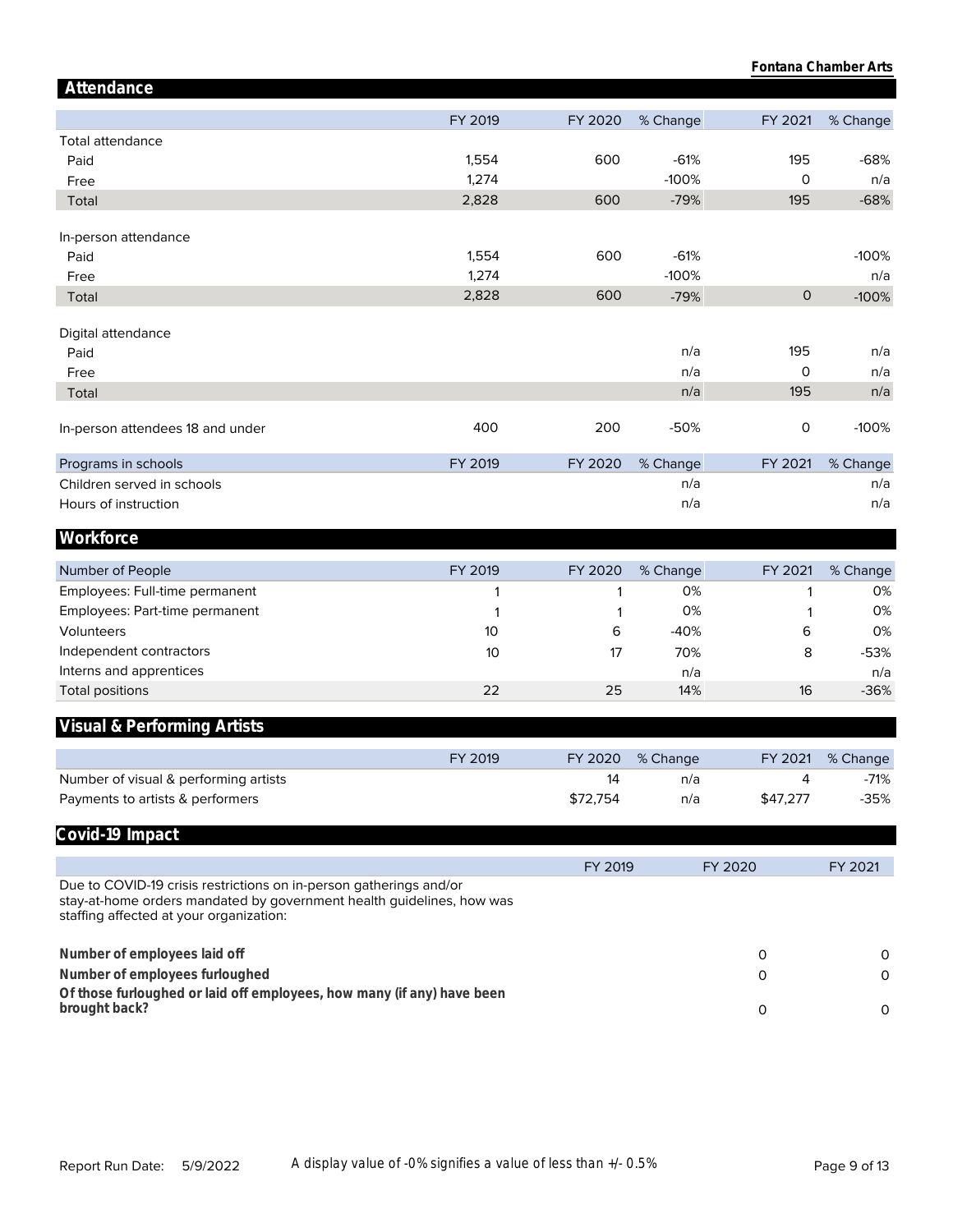#### Mission and Constituency

#### Mission statement

Fontana's mission is "to enrich the human spirit through the creation and performance of high quality chamber music within the diverse communities we serve."

#### Mission demographics

This organization's mission is not rooted in an explicitly identified ethnic, cultural or other demographic voice.

#### **Racial/ethnic group**

Additional group (please state)

#### **Gender**

Additional group (please state)

#### **Sexual orientation**

Additional group (please state)

#### **Age group**

Additional group (please state)

#### **Disability**

#### **Additional characteristics**

*If the fields above are blank, this organization does not serve that demographic specifically.*

#### Audience

The organization does not seek to primarily serve a specific audience.

| Racial/ethnic group             |
|---------------------------------|
| Additional group (please state) |
| Gender                          |
| Additional group (please state) |
| Sexual orientation              |
| Additional group (please state) |
| Age group                       |
| Additional group (please state) |
| Disability                      |
| Additional characteristics      |
| Additional group (please state) |

*If the fields above are blank, this organization does not serve that demographic specifically.* **Community type served** Suburban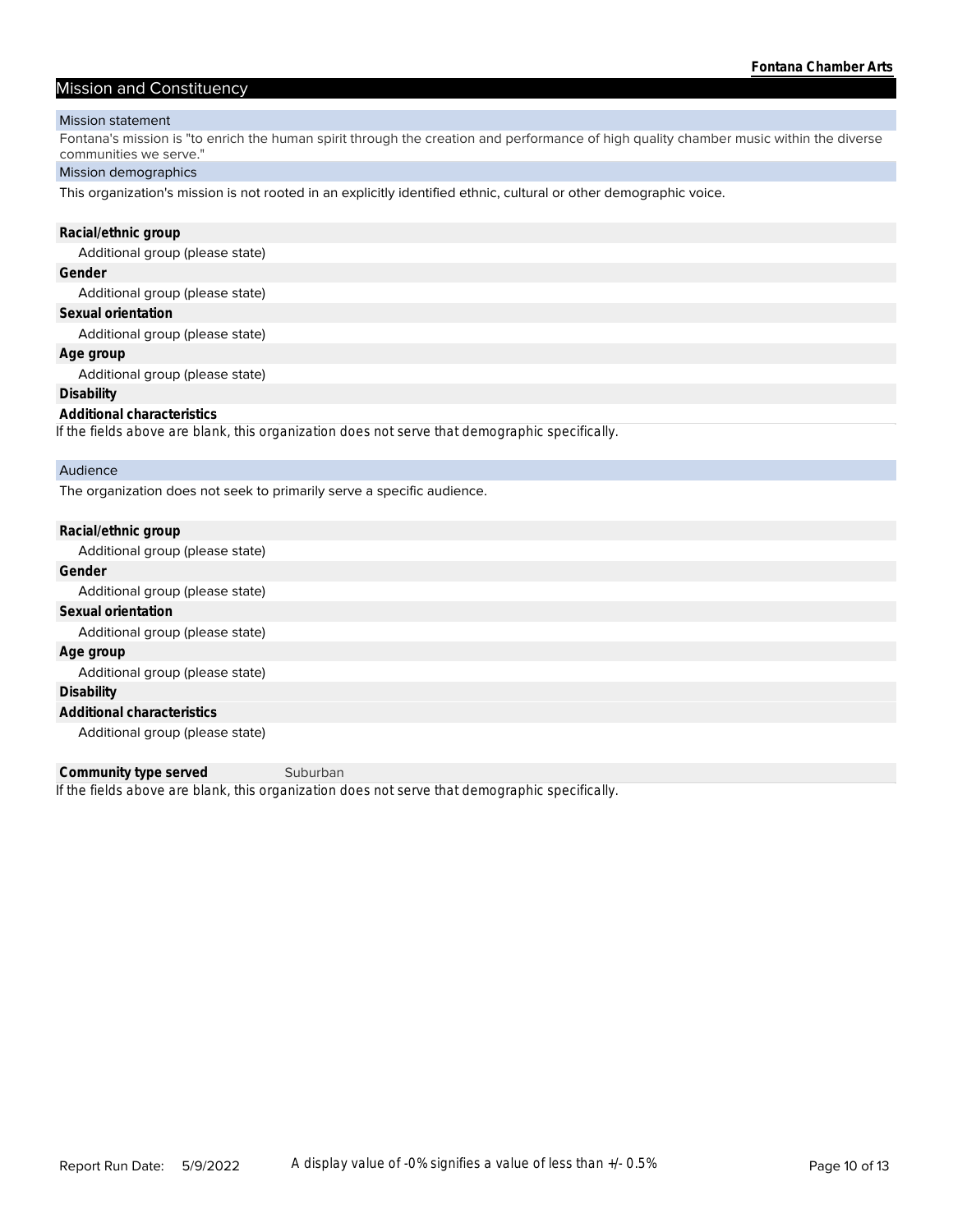### **Program Activity**

| In-person activity                              | FY 2019                      |                       | FY 2020                      |                       | FY 2021                      |                       |  |
|-------------------------------------------------|------------------------------|-----------------------|------------------------------|-----------------------|------------------------------|-----------------------|--|
|                                                 | <b>Distinct</b><br>offerings | # of times<br>offered | <b>Distinct</b><br>offerings | # of times<br>offered | <b>Distinct</b><br>offerings | # of times<br>offered |  |
| Productions (self-produced)                     | 12                           | 12                    | 4                            | $\overline{4}$        | 4                            | 4                     |  |
| Productions (presented)                         |                              |                       |                              |                       |                              |                       |  |
| Classes/assemblies/other<br>programs in schools |                              |                       |                              |                       |                              |                       |  |
| Classes/workshops (outside of<br>schools)       | $\Omega$                     | $\Omega$              | $\Omega$                     | $\Omega$              | $\Omega$                     | $\Omega$              |  |
| Field trips/school visits                       |                              |                       |                              |                       |                              |                       |  |
| Guided tours                                    |                              |                       |                              |                       |                              |                       |  |
| Lectures                                        |                              |                       |                              |                       |                              |                       |  |
| Permanent exhibitions                           |                              |                       |                              |                       |                              |                       |  |
| Temporary exhibitions                           |                              |                       |                              |                       |                              |                       |  |
| Traveling exhibitions (hosted)                  |                              |                       |                              |                       |                              |                       |  |
| Films screened                                  |                              |                       |                              |                       |                              |                       |  |
| Festivals/conferences                           | $\Omega$                     |                       | $\Omega$                     |                       | $\Omega$                     |                       |  |
| Readings/workshops (developing<br>works)        |                              |                       |                              |                       |                              |                       |  |
| Community programs (not<br>included above)      |                              |                       |                              |                       |                              |                       |  |
| Additional programs not listed<br>above         | $\Omega$                     | $\mathbf 0$           | $\Omega$                     | 0                     | 0                            | 0                     |  |

*program lines. NOTE: Data entered prior to 2021 combines information about physical and digital programs. It has been included in the physical*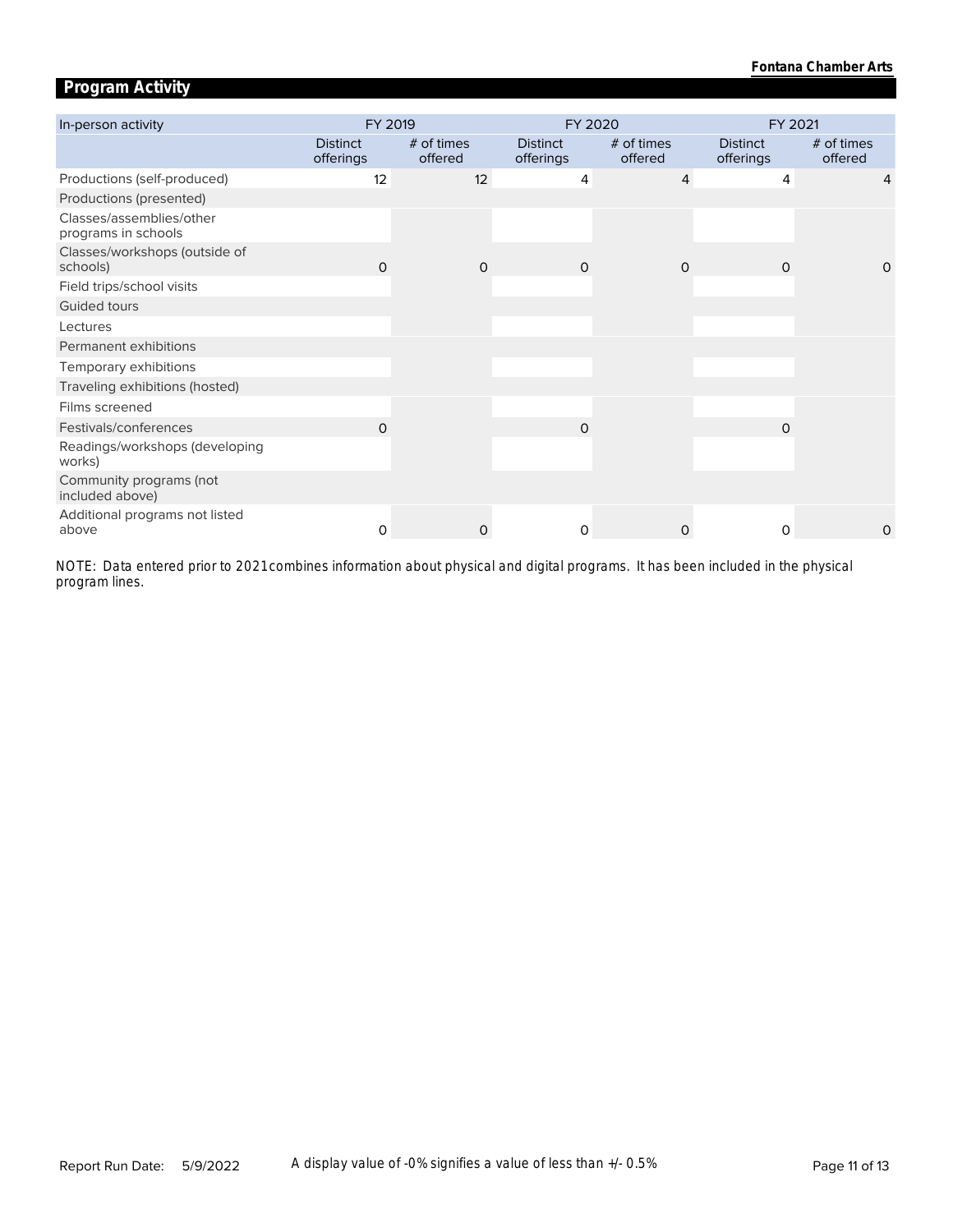### **Program Activity**

| Digital activity                                |                              | FY 2019                         |                 |                              | FY 2020                         |               |                              | FY 2021                         |               |
|-------------------------------------------------|------------------------------|---------------------------------|-----------------|------------------------------|---------------------------------|---------------|------------------------------|---------------------------------|---------------|
|                                                 | <b>Distinct</b><br>offerings | # times<br>digitally<br>offered | $On-$<br>demand | <b>Distinct</b><br>offerings | # times<br>digitally<br>offered | On-<br>demand | <b>Distinct</b><br>offerings | # times<br>digitally<br>offered | On-<br>demand |
| Productions (self-produced)                     |                              |                                 |                 |                              |                                 |               | 4                            | $\overline{4}$                  | 0             |
| Productions (presented)                         |                              |                                 |                 |                              |                                 |               |                              |                                 |               |
| Classes/assemblies/other<br>programs in schools |                              |                                 |                 |                              |                                 |               |                              |                                 |               |
| Classes/workshops (outside of<br>schools)       |                              |                                 |                 |                              |                                 |               |                              |                                 |               |
| Field trips/school visits                       |                              |                                 |                 |                              |                                 |               |                              |                                 |               |
| Guided tours                                    |                              |                                 |                 |                              |                                 |               |                              |                                 |               |
| Lectures                                        |                              |                                 |                 |                              |                                 |               |                              |                                 |               |
| Permanent exhibitions                           |                              |                                 |                 |                              |                                 |               |                              |                                 |               |
| Temporary exhibitions                           |                              |                                 |                 |                              |                                 |               |                              |                                 |               |
| Traveling exhibitions (hosted)                  |                              |                                 |                 |                              |                                 |               |                              |                                 |               |
| Films screened                                  |                              |                                 |                 |                              |                                 |               |                              |                                 |               |
| <b>Broadcast productions</b>                    |                              |                                 |                 |                              |                                 |               |                              |                                 |               |
| Festivals/conferences                           |                              |                                 |                 |                              |                                 |               |                              |                                 |               |
| Readings/workshops (developing<br>works)        |                              |                                 |                 |                              |                                 |               |                              |                                 |               |
| Community programs (not<br>included above)      |                              |                                 |                 |                              |                                 |               |                              |                                 |               |
| Additional programs not listed<br>above         |                              |                                 |                 |                              |                                 |               |                              |                                 |               |

*program lines. NOTE: Data entered prior to 2021 combines information about physical and digital programs. It has been included in the physical* 

| Digital activity financials | FY 2019   |                                                | FY 2020   |                                                | FY 2021   |                                                |
|-----------------------------|-----------|------------------------------------------------|-----------|------------------------------------------------|-----------|------------------------------------------------|
|                             | Total     | Associated with<br>digital program<br>delivery | Total     | Associated with<br>digital program<br>delivery | Total     | Associated with<br>digital program<br>delivery |
| Earned revenue              | \$75,273  |                                                | \$22,775  | \$0                                            | \$13,773  | \$7,000                                        |
| Contributed revenue         | \$289,175 |                                                | \$449,822 | \$0                                            | \$266,833 |                                                |
| Operating expense           | \$481,904 |                                                | \$295,700 | \$0                                            | \$274.864 | \$274,864                                      |